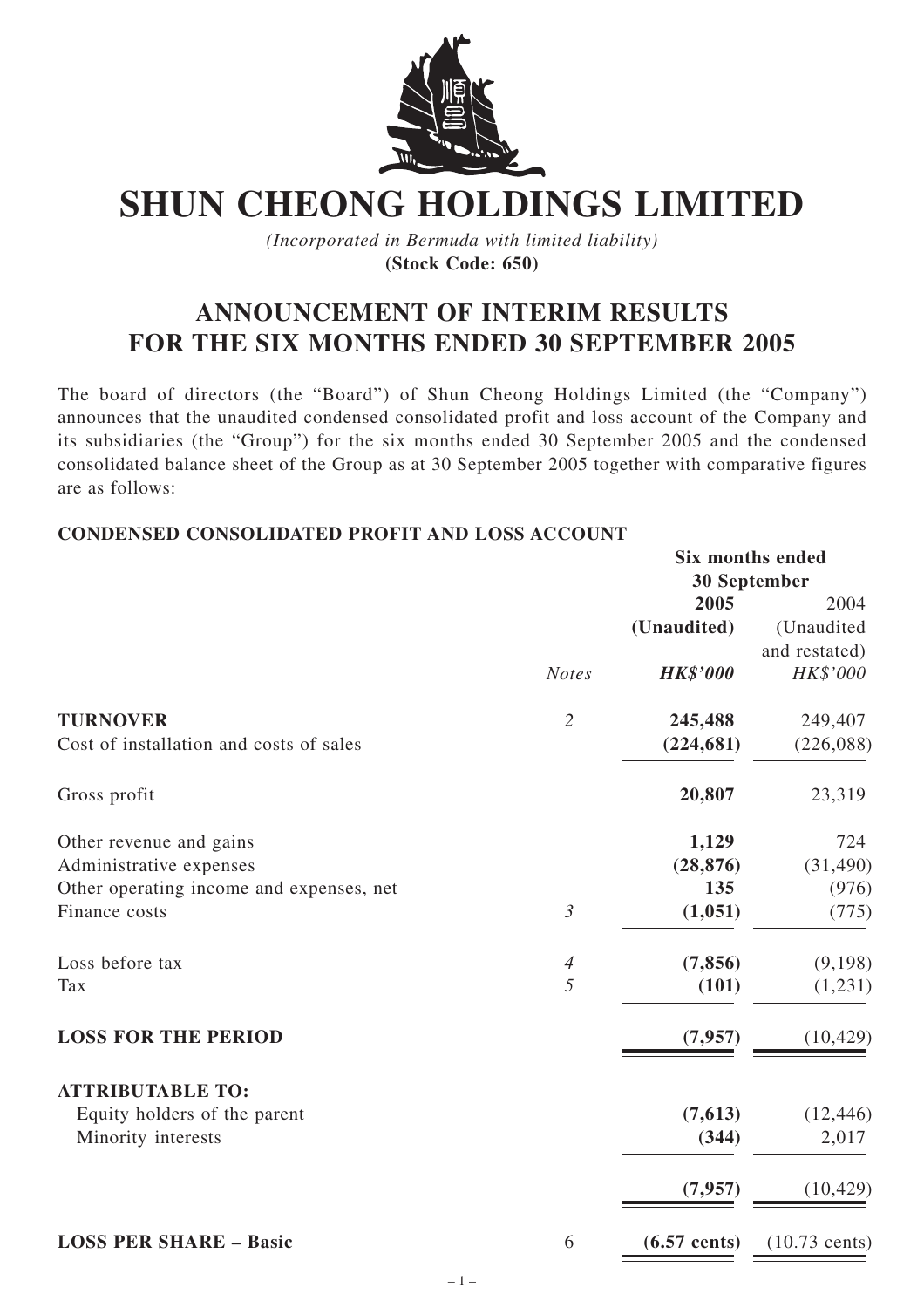### **CONDENSED CONSOLIDATED BALANCE SHEET**

|                                                  | As at           | As at         |
|--------------------------------------------------|-----------------|---------------|
|                                                  | 30 September    | 31 March      |
|                                                  | 2005            | 2005          |
|                                                  | (Unaudited)     | (Audited      |
|                                                  |                 | and restated) |
|                                                  | <b>HK\$'000</b> | HK\$'000      |
|                                                  |                 |               |
| <b>NON-CURRENT ASSETS</b>                        |                 |               |
| Fixed assets                                     | 18,629          | 19,093        |
| Available-for-sale investments                   | 2,500           | 2,500         |
| Investments at fair value through profit or loss | 647             | 514           |
|                                                  | 21,776          | 22,107        |
| <b>CURRENT ASSETS</b>                            |                 |               |
| Gross amount due from contract customers         | 93,438          | 90,500        |
| Inventories                                      |                 | 395           |
| Trade and other receivable                       | 152,547         | 175,244       |
| Retention money receivable                       | 21,609          | 22,505        |
|                                                  | 474             |               |
| Prepayments, deposits and other assets           |                 | 604           |
| Prepaid tax                                      | 4,367           | 4,693         |
| Pledged time deposits                            | 26,800          | 26,800        |
| Cash and cash equivalents                        | 9,024           | 8,261         |
|                                                  | 308,259         | 329,002       |
| <b>CURRENT LIABILITIES</b>                       |                 |               |
| Gross amount due to contract customers           | 56,176          | 91,745        |
| Trade payable                                    | 55,325          | 33,576        |
| Bills payable                                    | 6,472           | 3,263         |
| Retention money payable                          | 23,512          | 24,623        |
| Other payables and accruals                      | 59,914          | 59,102        |
| Tax payable                                      | 377             | 357           |
| Interest bearing bank loans and overdrafts       | 44,659          | 46,886        |
|                                                  | 246,435         | 259,552       |
| <b>NET CURRENT ASSETS</b>                        | 61,824          | 69,450        |
|                                                  |                 |               |
| TOTAL ASSETS LESS CURRENT LIABILITIES            | 83,600          | 91,557        |
| <b>NON-CURRENT LIABILITIES</b>                   |                 |               |
| Loan from a minority shareholder of a subsidiary | 6,900           | 6,900         |
| Deferred tax liabilities                         | 26              | 26            |
|                                                  | 6,926           | 6,926         |
|                                                  | 76,674          | 84,631        |
|                                                  |                 |               |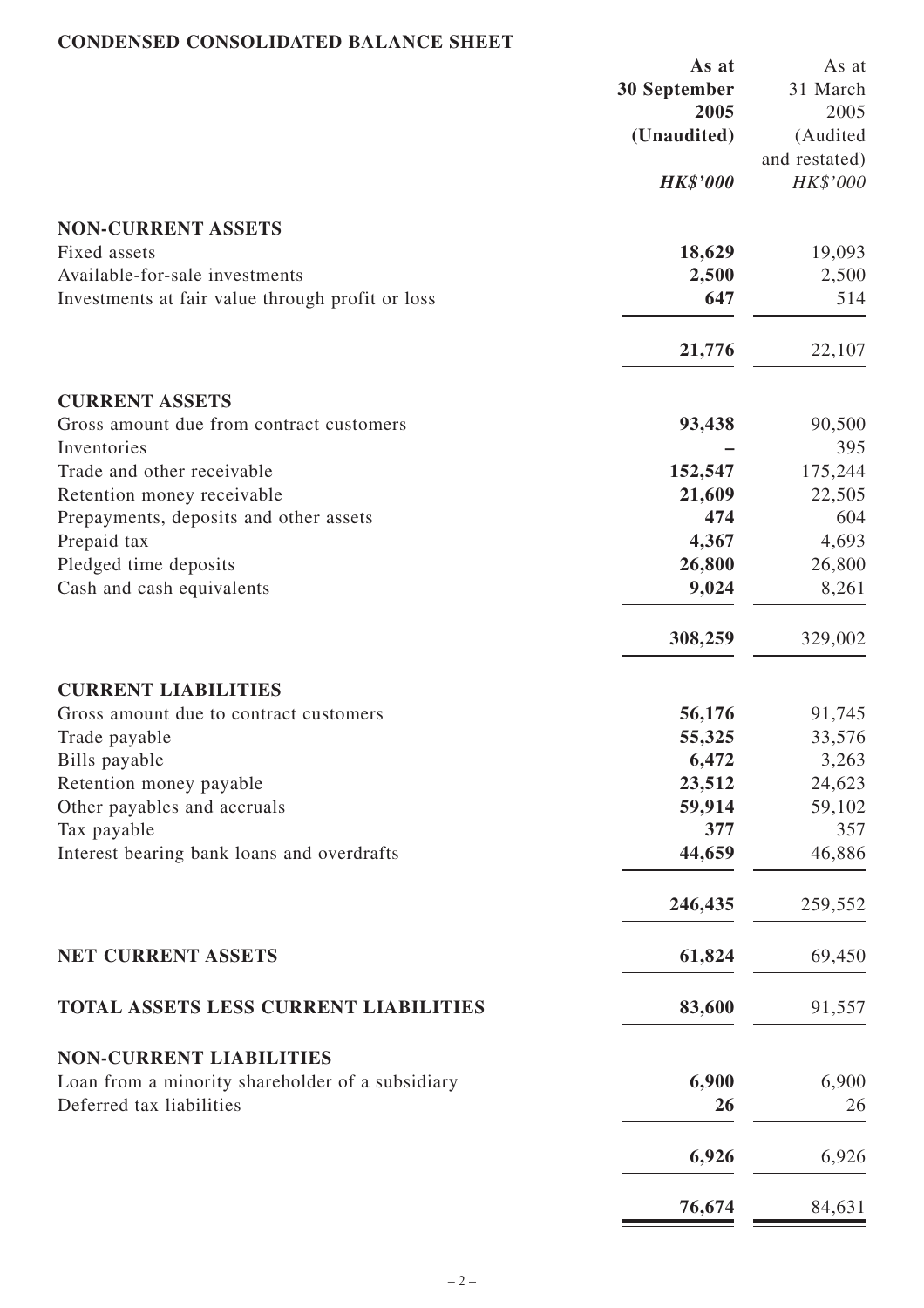# **CAPITAL AND RESERVES**

#### **Equity attributable to equity holders of the parent**

| . .<br>$\overline{\phantom{a}}$<br>Issued capital<br>Reserves | 1,159<br>57,642  | 1,159<br>65,255  |
|---------------------------------------------------------------|------------------|------------------|
| <b>Minority interests</b>                                     | 58,801<br>17,873 | 66,414<br>18,217 |
|                                                               | 76,674           | 84,631           |

#### *Notes:*

#### **1. BASIS OF PREPARATION AND ACCOUNTING POLICIES**

The unaudited condensed consolidated interim financial statements are prepared in accordance with the requirements of the Appendix 16 of the Rules Governing the Listing of Securities on The Stock Exchange of Hong Kong Limited (the "Listing Rules") and the Hong Kong Accounting Standard ("HKAS") 34 "Interim Financial Reporting". The accounting policies and basis of preparation adopted in the preparation of the interim financial statements are the same as those used in the annual financial statements for the year ended 31 March 2005, except in relation to the following new and revised Hong Kong Financial Reporting Standards ("HKFRSs", which also include HKASs and Interpretations) that affect the Group and are adopted for the first time for the current period's financial statements:

- HKAS 1 Presentation of Financial Statements
- HKAS 2 Inventories
- HKAS 7 Cash Flow Statements
- HKAS 8 Accounting Policies, Changes in Accounting Estimates and Errors
- HKAS 10 Events after the Balance Sheet Date
- HKAS 11 Construction Contracts
- HKAS 12 Income Taxes
- HKAS 16 Property, Plant and Equipment
- HKAS 17 Leases
- HKAS 18 Revenue
- HKAS 19 Employee Benefits
- HKAS 21 The Effects of Changes in Foreign Exchange Rates
- HKAS 23 Borrowing Costs
- HKAS 24 Related Party Disclosures
- HKAS 27 Consolidated and Separate Financial Statements
- HKAS 32 Financial Instruments: Disclosure and Presentation
- HKAS 33 Earnings per Share
- HKAS 36 Impairment of Assets
- HKAS 37 Provisions, Contingent Liabilities and Contingent Assets
- HKAS 39 Financial Instruments: Recognition and Measurement

The adoption of the HKAS 1, 2, 7, 8, 10, 11, 12, 16, 17, 18, 19, 21, 23, 24, 27, 33, 36 and 37 did not result in substantial changes to the Group's accounting policies. In summary:

- HKAS 1 has affected the presentation of minority interests, share of net after-tax results of associates and other disclosures.
- HKAS 2, 7, 8, 10, 11, 12, 16, 17, 18, 19, 21, 23, 27, 33, 36 and 37 had no material effect on the Group's policies.
- HKAS 24 has affected the identification of related parties and some other related-party disclosures.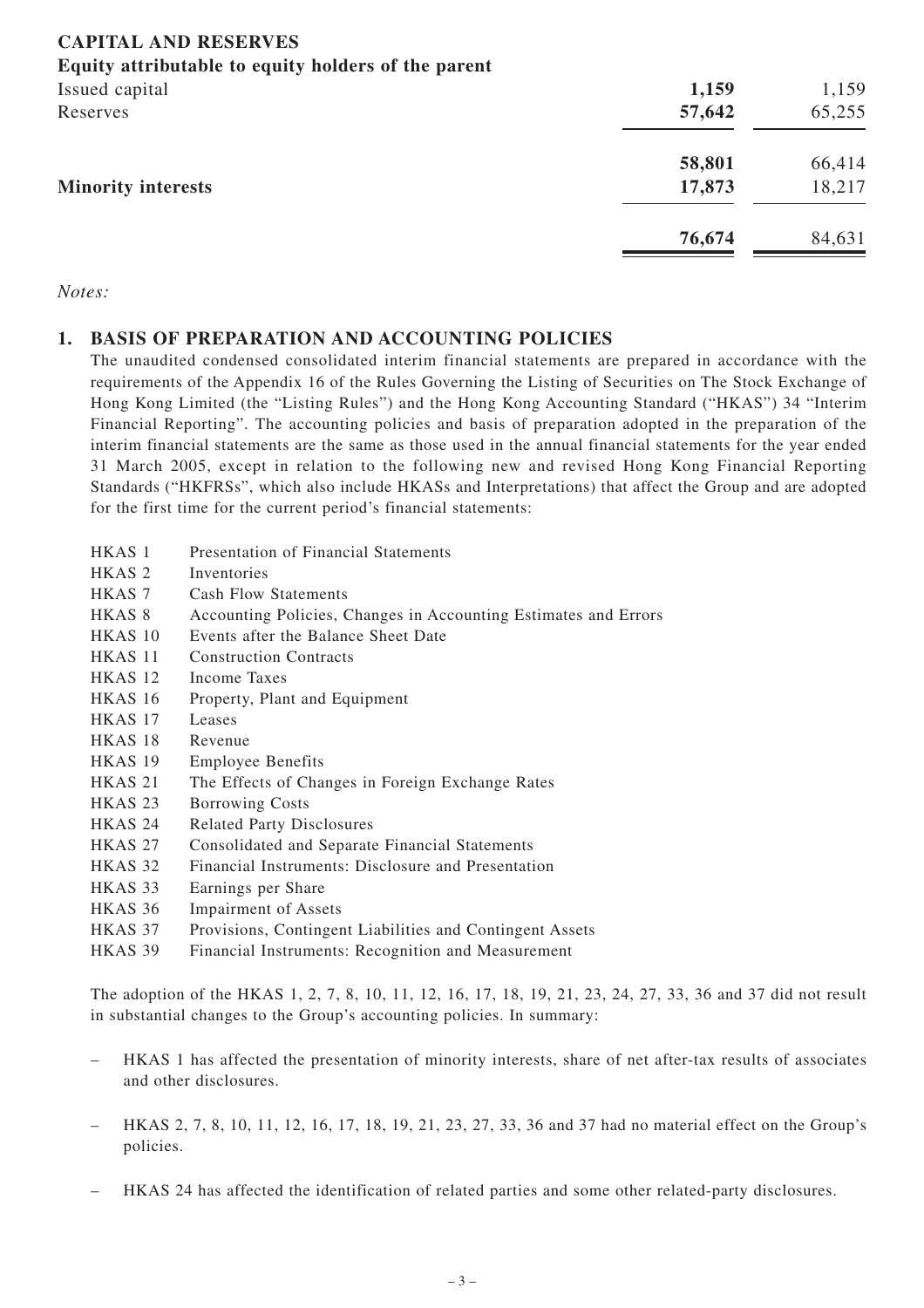The impact of the adoption of HKAS 32 and HKAS 39 is summarized as follows:

*(i) Available-for-sale investments*

In prior period, the Group classified its non-trading investments in unlisted equity securities as long term investments which were stated at cost less impairment losses.

Upon the adoption of HKAS 32 and HKAS 39, these securities are classified as available-for-sale investments. After initial recognition, available-for-sale investments are measured at fair value with gains or losses being recognised as a separate component of equity until the investment is sold, collected or otherwise disposed of or until the investment is determined to be impaired at which time the cumulative gain or loss previously reported in equity is included in the profit and loss account.

The fair value of investments that are actively traded in organised financial markets is determined by reference to quoted market bid prices at the close of business on the balance sheet date. For investments where there is no active market, fair value is determined using valuation techniques. Such techniques include using recent arm's length market transactions; reference to the current market value of another instrument which is substantially the same; and discounted cash flow analysis and option pricing models.

When the fair value of unlisted equity securities cannot be reliably measured because (1) the variability in the range of reasonable fair value estimates is significant for that investment, or (2) the probabilities of the various estimates within the range cannot be reasonably assessed and used in estimating fair value, such securities are stated at cost less any impairment losses.

The Group assesses at each balance sheet date whether there is any objective evidence that an availablefor-sale investment is impaired as a result of one or more events that occurred after the initial recognition of the assets ("loss events"), and that the loss event has an impact on the estimated future cash flows that can be reliably estimated.

If there is objective evidence of impairment, the cumulative loss that had been recognised directly in equity shall be removed from equity and recognised in the profit and loss account. The amount of the loss recognised in the profit and loss account shall be the difference between the acquisition cost and current fair value, less any impairment loss on that available-for-sale investment previously recognised in the profit and loss account.

This change in accounting policy has had no effect on the consolidated profit and loss account and retained profits. The comparatives on the consolidated balance sheet at 31 March 2005 have been restated to reflect the reclassification.

#### *(ii) Investments at fair value through profit or loss*

In prior periods, the Group's investments in listed equity securities which were expected not to be realised within 12 months from the balance sheet date was classified as long term investments and were measured at fair value, with unrealised gains and losses included in the profit and loss account.

Upon the adoption of HKAS 32 and HKAS 39, this investment is classified as investments at fair value through profit or loss.

This change in accounting policy has had no effect on the consolidated profit and loss account and retained profits. The comparatives on the consolidated balance sheet at 31 March 2005 have been restated to reflect the reclassification.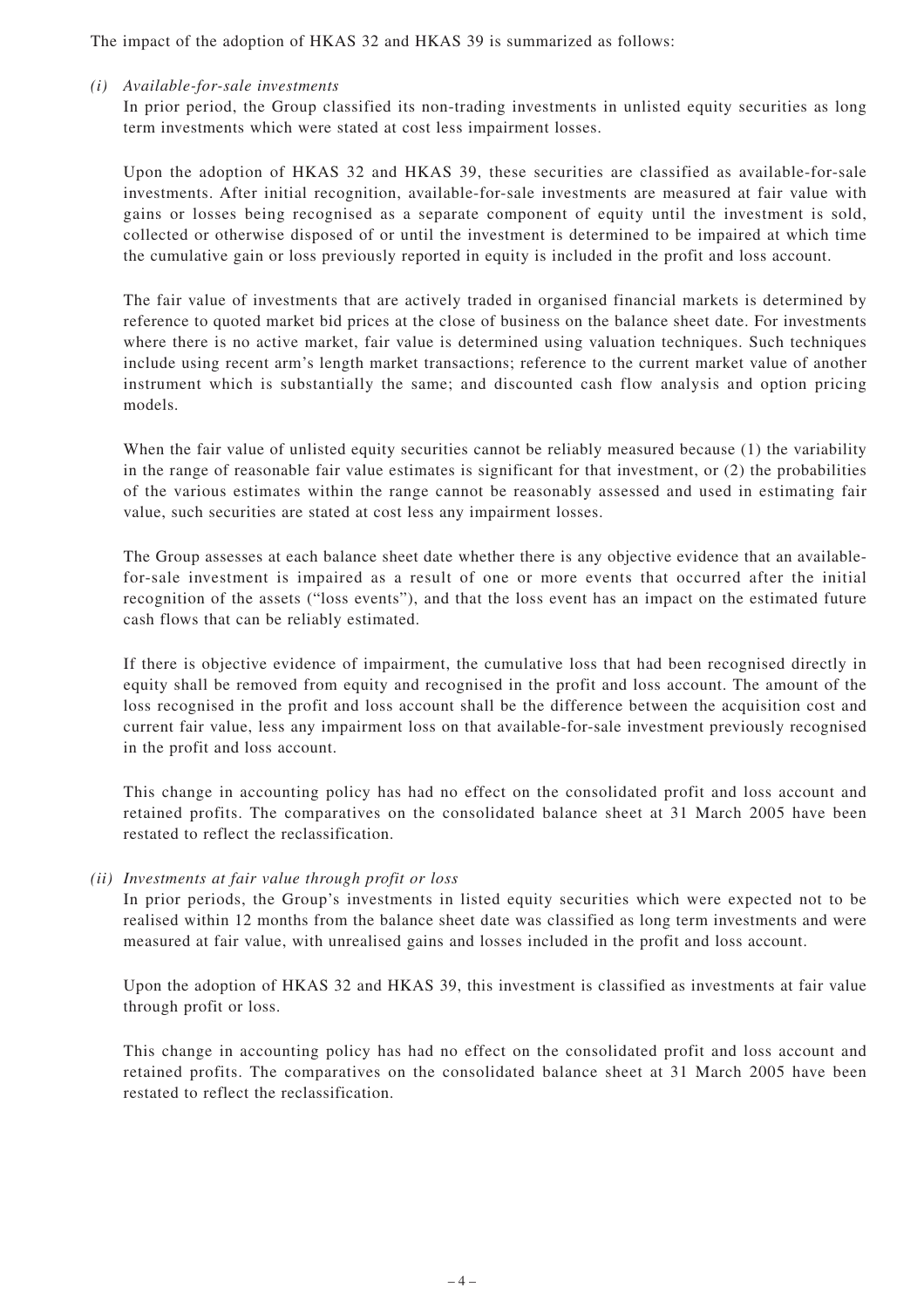### **2. SEGMENT INFORMATION**

#### *(a) Business segments*

The Group is principally engaged in the building services contracting business and project management and the trading of electrical and mechanical engineering materials and equipment. An analysis of the Group's revenue and results by business segments is as follows:

|                                                                     | <b>Building services contracting</b><br>business and project<br>management<br>Six months ended<br>30 September<br>2005<br>(Unaudited)<br>HK\$'000 | 2004<br>(Unaudited<br>and restated)<br>HK\$'000 | Trading of electrical and<br>mechanical engineering<br>materials and equipment<br>Six months ended<br>30 September<br>2005<br>(Unaudited)<br>HK\$'000 | 2004<br>(Unaudited)<br>HK\$'000 | Eliminations<br>Six months ended<br>30 September<br>2005<br>(Unaudited)<br><b>HK\$'000</b> | 2004<br>(Unaudited)<br>HK\$'000 | Consolidated<br>Six months ended<br>30 September<br>2005<br>(Unaudited)<br>HK\$'000 | 2004<br>(Unaudited<br>and restated)<br>HK\$'000 |
|---------------------------------------------------------------------|---------------------------------------------------------------------------------------------------------------------------------------------------|-------------------------------------------------|-------------------------------------------------------------------------------------------------------------------------------------------------------|---------------------------------|--------------------------------------------------------------------------------------------|---------------------------------|-------------------------------------------------------------------------------------|-------------------------------------------------|
| <b>CONTINUING OPERATIONS</b>                                        |                                                                                                                                                   |                                                 |                                                                                                                                                       |                                 |                                                                                            |                                 |                                                                                     |                                                 |
| Segment revenue:                                                    |                                                                                                                                                   |                                                 |                                                                                                                                                       |                                 |                                                                                            |                                 |                                                                                     |                                                 |
| Sales to external customers<br>Intersegment sales                   | 225,025<br>4                                                                                                                                      | 237,651                                         | 20,463<br>3,350                                                                                                                                       | 11,756<br>1,152                 | (3, 354)                                                                                   | (1, 152)                        | 245,488                                                                             | 249,407                                         |
|                                                                     | 225,029                                                                                                                                           | 237,651                                         | 23,813                                                                                                                                                | 12,908                          | (3, 354)                                                                                   | (1, 152)                        | 245,488                                                                             | 249,407                                         |
| Segment results:                                                    | (8, 151)                                                                                                                                          | (7, 027)                                        | 75                                                                                                                                                    | (1,081)                         |                                                                                            |                                 | (8,076)                                                                             | (8,108)                                         |
| Interest income and unallocated<br>gains, net<br>Impairment loss of |                                                                                                                                                   |                                                 |                                                                                                                                                       |                                 |                                                                                            |                                 | 1,271                                                                               | 629                                             |
| available-for-sale investments<br>Finance costs                     |                                                                                                                                                   |                                                 |                                                                                                                                                       |                                 |                                                                                            |                                 | (1,051)                                                                             | (944)<br>(775)                                  |
| Loss before tax<br>Tax                                              |                                                                                                                                                   |                                                 |                                                                                                                                                       |                                 |                                                                                            |                                 | (7, 856)<br>(101)                                                                   | (9, 198)<br>(1, 231)                            |
| Loss for the period                                                 |                                                                                                                                                   |                                                 |                                                                                                                                                       |                                 |                                                                                            |                                 | (7, 957)                                                                            | (10, 429)                                       |

*(b) Geographical segments*

No geographical segment information is presented as over 90% of the Group's revenue is derived from customers based in Hong Kong, and over 90% of the Group's assets are located in Hong Kong.

# **3. FINANCE COSTS**

|                                                           | Six months ended    |                     |  |
|-----------------------------------------------------------|---------------------|---------------------|--|
|                                                           | 30 September        |                     |  |
|                                                           | 2005<br>(Unaudited) | 2004<br>(Unaudited) |  |
|                                                           |                     |                     |  |
|                                                           | <b>HK\$'000</b>     | HK\$'000            |  |
| Interest on bank loans, overdrafts and other loans wholly |                     |                     |  |
| repayable within five years                               | 764                 | 391                 |  |
| Interest on finance leases                                | 94                  | 43                  |  |
| Bank charges                                              | 193                 | 341                 |  |
|                                                           | 1,051               | 775                 |  |
|                                                           |                     |                     |  |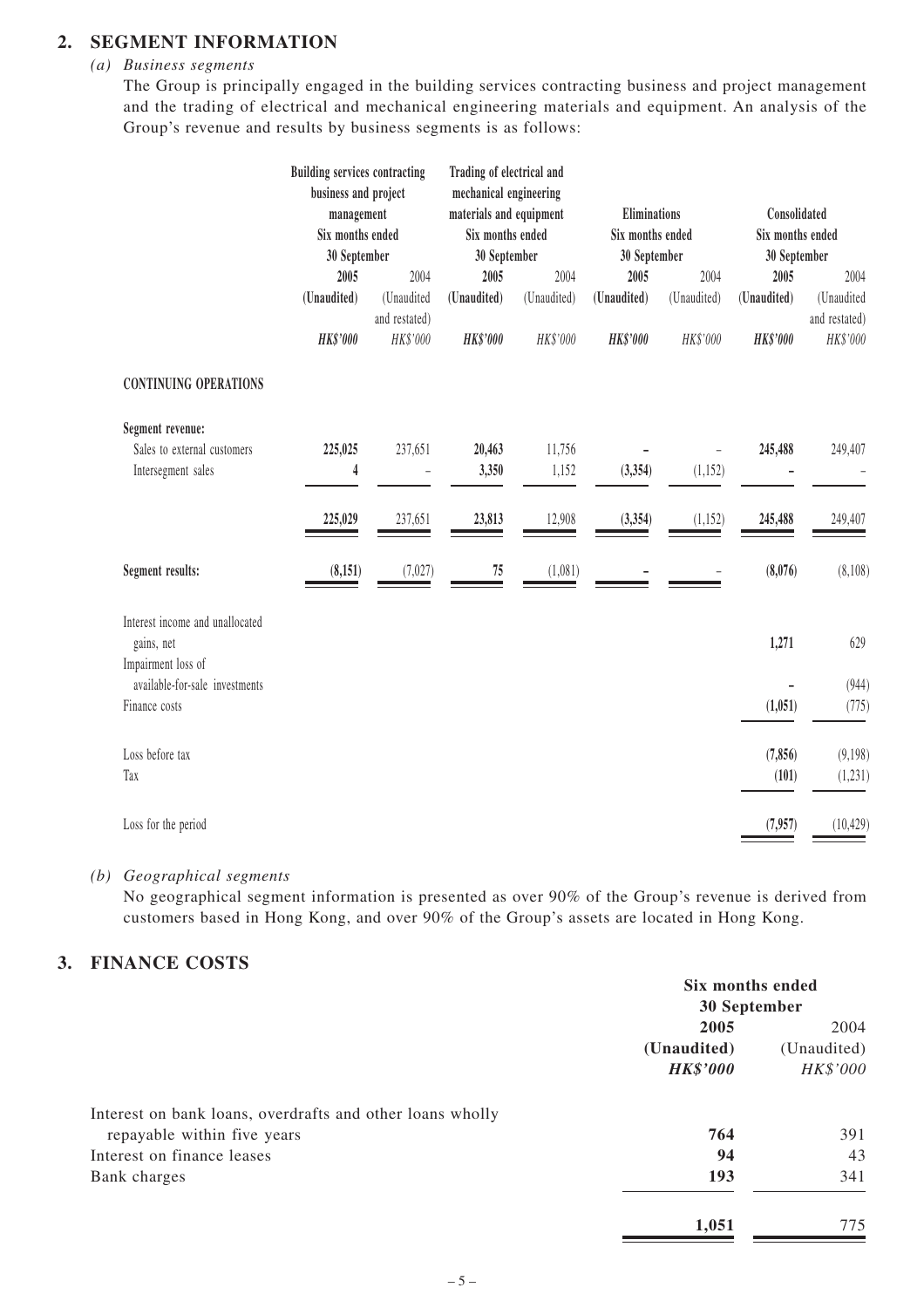#### **4. LOSS BEFORE TAX**

Loss before tax from was arrived after charging/(crediting) the following:

|                                                     | Six months ended<br>30 September |               |
|-----------------------------------------------------|----------------------------------|---------------|
|                                                     | 2005                             | 2004          |
|                                                     | (Unaudited)                      | (Unaudited    |
|                                                     |                                  | and restated) |
|                                                     | <b>HK\$'000</b>                  | HK\$'000      |
| Cost of inventories sold                            | 395                              | 7,230         |
| Cost of installation                                | 224,286                          | 218,858       |
|                                                     | 224,681                          | 226,088       |
| Depreciation                                        |                                  |               |
| - owned fixed assets                                | 588                              | 933           |
| - fixed assets held under finance lease             |                                  | 39            |
| Minimum lease payments under operating leases       |                                  |               |
| in respect of land and buildings                    | 336                              | 703           |
| Staff costs (including directors' emoluments)       | 20,106                           | 24,655        |
| Provision for bad and doubtful debt                 | 2,386                            |               |
| (Gain)/loss on disposals of fixed assets            | (9)                              | 19            |
| Impairment loss of available-for-sale investments   |                                  | 944           |
| Unrealised (gain)/loss on investments at fair value |                                  |               |
| through profit or loss                              | (133)                            | 95            |
| Interest income                                     | (651)                            | (591)         |

#### **5. TAX**

|                     |                          | Six months ended    |  |
|---------------------|--------------------------|---------------------|--|
|                     | 30 September             |                     |  |
|                     | 2005                     | 2004<br>(Unaudited) |  |
|                     | (Unaudited)              |                     |  |
|                     | <b>HK\$'000</b>          | HK\$'000            |  |
| Group:              |                          |                     |  |
| Current - Hong Kong | 101                      | 1,231               |  |
| Current – Elsewhere |                          |                     |  |
| Deferred            | $\overline{\phantom{0}}$ |                     |  |
|                     |                          |                     |  |
|                     | 101                      | 1,231               |  |
|                     |                          |                     |  |

The Company is exempted from taxation in Bermuda until 2016. Hong Kong profits tax has been provided at the rate of 17.5% (2004:17.5%) on the estimated assessable profits arising in or derived from Hong Kong during the period. Taxes on profits assessable elsewhere have been calculated at the rates of tax prevailing in the countries in which the Group operates, based on existing legislation, interpretations and practices in respect thereof.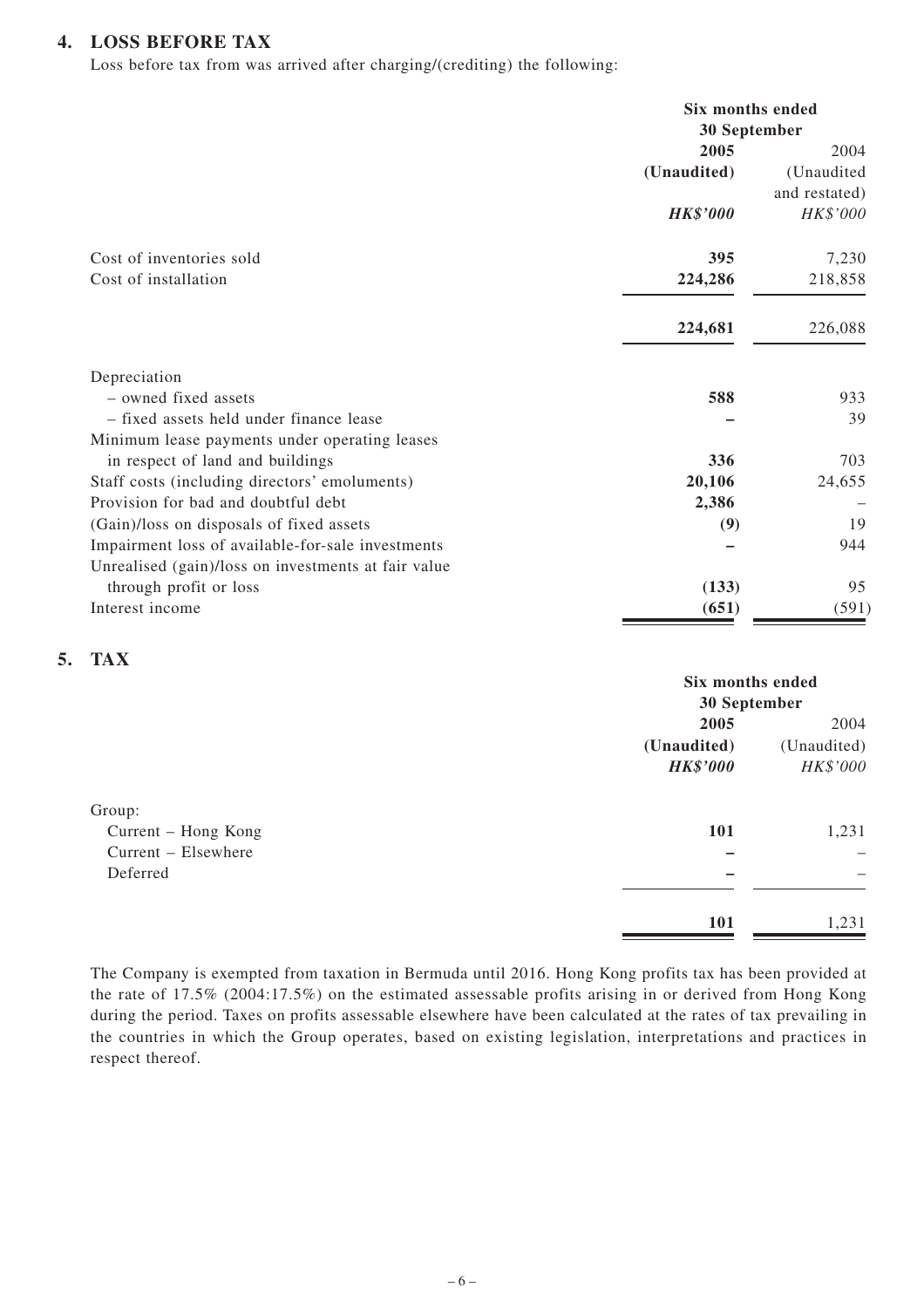#### **6. LOSS PER SHARE**

|                                                      | Six months ended |             |  |
|------------------------------------------------------|------------------|-------------|--|
|                                                      | 30 September     |             |  |
|                                                      | 2005             | 2004        |  |
|                                                      | (Unaudited)      | (Unaudited) |  |
|                                                      | <b>HK\$'000</b>  | HK\$'000    |  |
| Loss                                                 |                  |             |  |
| Loss attributable to equity holders of the parent    |                  |             |  |
| used in the basic loss per share calculation         | (7,613)          | (12, 446)   |  |
| <i>Shares</i>                                        |                  |             |  |
| Number of ordinary shares in issue during the period |                  |             |  |
| used in the basic loss per share calculation         | 115,930,400      | 115,930,400 |  |
|                                                      |                  |             |  |

Diluted loss per share amounts for the six months ended 30 September 2005 and 2004 have not been presented as no diluting events existed during those periods.

#### **7. COMPARATIVE AMOUNTS**

As explained in note 1, due to the adoption of new and revised HKFRSs during the current period, the presentation of certain items and balances in the condensed consolidated financial statements have been revised to comply with the new requirements. Accordingly, certain comparative amounts have been reclassified to conform with the current period's presentation.

#### **INTERIM DIVIDEND**

The Board does not propose the payment of an interim dividend for the six months ended 30 September 2005 (2004: nil).

#### **REVIEW OF OPERATION**

The Group's turnover for the six months ended 30 September 2005 was approximately HK\$245 million (2004: HK\$249 million). Loss attributable to equity holders of the Company was approximately HK\$7.6 million (2004: HK\$12.4 million). While the average gross profit ratio maintained at last year's level, the turnover of new E&M projects decreased by approximately HK\$27 million as compared to last year, which was mainly due to the delay in commencement of actual works for major government contracts. The Group was awarded some new projects in Macau but these projects would only have contribution to the Group's revenue in the second half of this financial year. In view of fewer projects available in the Hong Kong market, the Group decided to reduce the headcount in Hong Kong so as to control the overhead. While there were fewer new projects in both public and private sectors in Hong Kong, the Group put more effort on Maintenance business, with the Hong Kong Government and Hong Kong Housing Authority as the major clients. During the period under review, the Maintenance business reached approximately HK\$91 million in turnover, an increase of approximately HK\$14 million over that of last year. The Group's Trading business, primarily the supply of generator sets, also recorded an increase in turnover of approximately HK\$8.7 million to HK\$20.5 million. With the increase in contribution from Maintenance and Trading businesses, the Group managed to reduce its loss by approximately HK\$4.8 million.

As at 30 September 2005, the Group's uncompleted contracts on hand was approximately HK\$891 million (31 March 2005: HK\$718 million).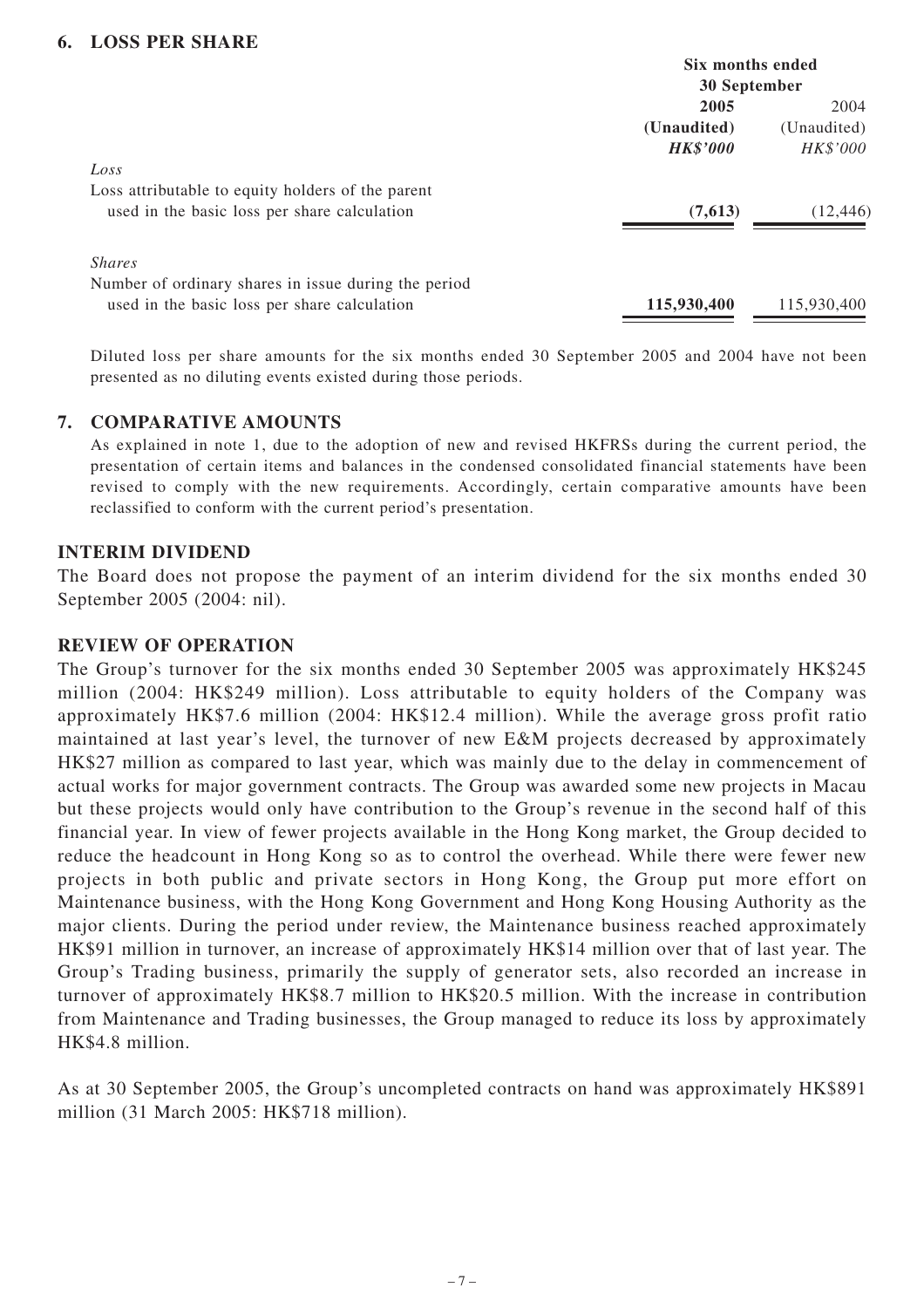#### **BUSINESS PROSPECT**

The economy of Hong Kong continued to improve, with GDP in the third quarter of 2005 increased by 8.2% in real term year over year. The increase in GDP was mainly attributable to the export of goods and services. However, the construction sector remained weak. As the local economy continues to revive, it is expected that the difficult operating environment will improve with more private developments and increase in government spending in the public sector.

On the other hand, the rapid development in gambling and entertainment businesses in Macau brings great business opportunity to Hong Kong based construction companies, technical staff and skilled workers. During the period under review, the Group was awarded an aggregate sum of approximately HK\$140 million contracts in Macau. The Group is actively exploring the market and is optimistic in obtaining more contracts in Macau.

#### **FINANCIAL REVIEW**

#### **Liquidity and financial resources**

The Group's total bank borrowings amounted to HK\$44.7 million as at 30 September 2005 (as at 31 March 2005: HK\$46.9 million), which represented trust receipt loans and overdrafts and were wholly repayable within one year.

Total cash and bank balances as at 30 September 2005 was HK\$35.8 million (31 March 2005: HK\$35.1 million), which included pledged time deposit of HK\$26.8 million (31 March 2005: HK\$26.8 million). The Group had a total of HK\$11 million committed but undrawn banking facilities at period-end.

Subsequent to the balance sheet date, an aggregate sum of HK\$16.5 million was received in respect of the disposal of the property located in Workshops Nos. 1, 3, 5, 7 and 9, 2nd Floor, Premier Centre, 20 Cheung Shun Street, Lai Chi Kok, Kowloon, Hong Kong which enhanced the working capital of the Group. Details of the transactions are set out in the section headed "Events after the Balance Sheet Date" below.

The gearing ratio of the Group, as measured by the total bank borrowings of HK\$44.7 million to shareholders' fund of HK\$58.8 million, was 76% as at 30 September 2005 (31 March 2005: 71%).

#### **Funding and treasury policy**

The assets and liabilities of the Group are mainly denominated in Hong Kong dollars. Accordingly, the Group has minimal exposure to foreign exchange fluctuation. However, the Group will closely monitor the overall currency and interest rate exposures. When considered appropriate, the Group will hedge against currency exposure as well as interest rate exposure.

#### **Pledge of assets**

As at 30 September 2005, the Group pledged bank time deposits of HK\$26.8 million (31 March 2005: HK\$26.8 million) to secure general banking facilities granted to the Group.

#### **Contingent liability**

As at 30 September 2005, the Group provides corporate guarantees to a bank and certain insurance companies amounted to HK\$11.6 million for the issue of performance bonds and demand bonds.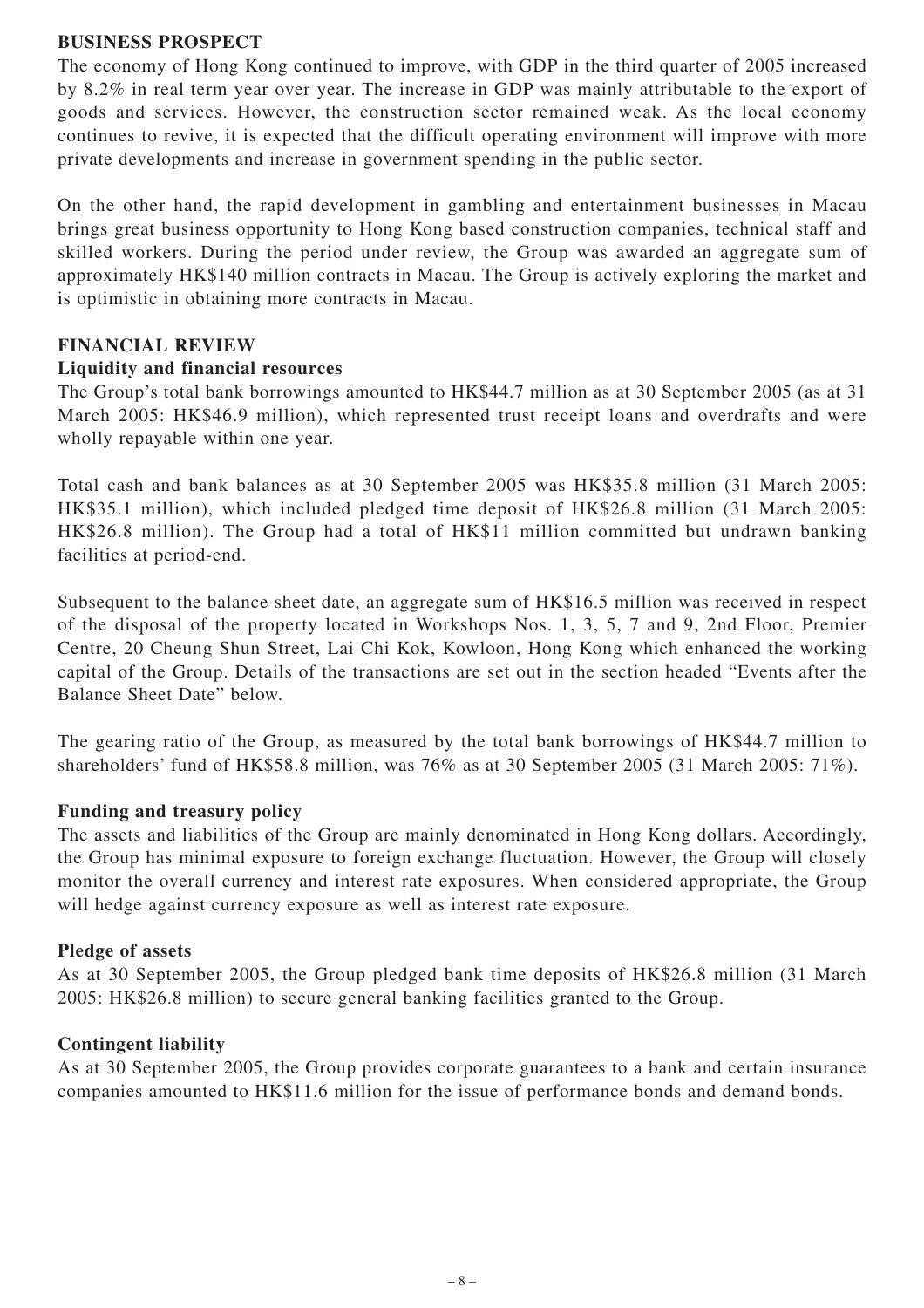### **Employees and remuneration policies**

The Group employed approximately 260 staff in Hong Kong as at 30 September 2005. Remuneration is determined by reference to market terms and the qualifications and experience of the staff concerned. Salaries are reviewed annually depending on individual merits. The Group also provides other benefits including retirement benefits scheme, medical insurance and educational subsidies to all eligible staff.

# **CONTINUING CONNECTED TRANSACTIONS**

On 10 August 2004, Ever Billion Engineering Limited ("Ever Billion"), a wholly-owned subsidiary of the Company, entered into an agreement with Chinney Construction Company, Limited ("Chinney Construction") for the subcontracting of a three-year building and land maintenance contract dated 1 March 2004 awarded by the Architectural Services Department of the Government of the Hong Kong Special Administrative Region to Chinney Construction (the "Agreement"). Chan Yuen Keung, Zuric, the chairman and executive director of the Company, is also a director of and has 13.95% indirect beneficial interests in Chinney Construction. The Agreement constitutes a continuing connected transaction of the Company under the Listing Rules. Details of the continuing connected transactions were disclosed in a circular dated 24 August 2004 to all shareholders of the Company.

The continuing connected transaction was approved by independent shareholders of the Company on a special general meeting held on 16 September 2004 with an annual cap for the contract amount of the Agreement of HK\$120 million for each of the three years ended/ending 31 March 2005, 2006 and 2007, and HK\$78 million for the year ending 31 March 2008. During the six months ended 30 September 2005, the amount for the services provided under the Agreement was approximately HK\$38,764,000.

# **EVENTS AFTER THE BALANCE SHEET DATE**

On 10 October 2005, Shun Cheong Real Estates Limited ("SCRE"), an indirect wholly-owned subsidiary of the Company, entered into a conditional sale and purchase agreement for the disposal of Workshops Nos. 1, 3, 5, 7 and 9, 2nd Floor, Premier Centre, 20 Cheung Shun Street, Lai Chi Kok, Kowloon, Hong Kong to a unrelated third party for a cash consideration of HK\$16.5 million (the "Disposal"). A sum of HK\$1.65 million was received by SCRE upon the signing of the sale and purchase agreement as deposit. The Disposal constituted a major transaction of the Company under the Listing Rules and was conditional upon the approval by the shareholders of the Company. Details of the transaction were disclosed in a circular to all shareholders of the Company dated 24 October 2005.

The Disposal was approved by the shareholders of the Company at a special general meeting of the Company held on 9 November 2005. The balance of the consideration of HK\$14.85 million was received upon completion on 14 December 2005. Based on the sale proceeds of the Disposal, the Group would record a gain of approximately HK\$0.6 million.

#### **CORPORATE GOVERNANCE**

# **Model Code for Securities Transactions By Directors**

The Company has adopted the Model Code for Securities Transactions by Directors of Listed Issuer (the "Model Code") set out in Appendix 10 of the Listing Rules. On specific enquiries made, all directors of the Company have confirmed that they have complied with the required standard set out in the Model Code throughout the six months ended 30 September 2005.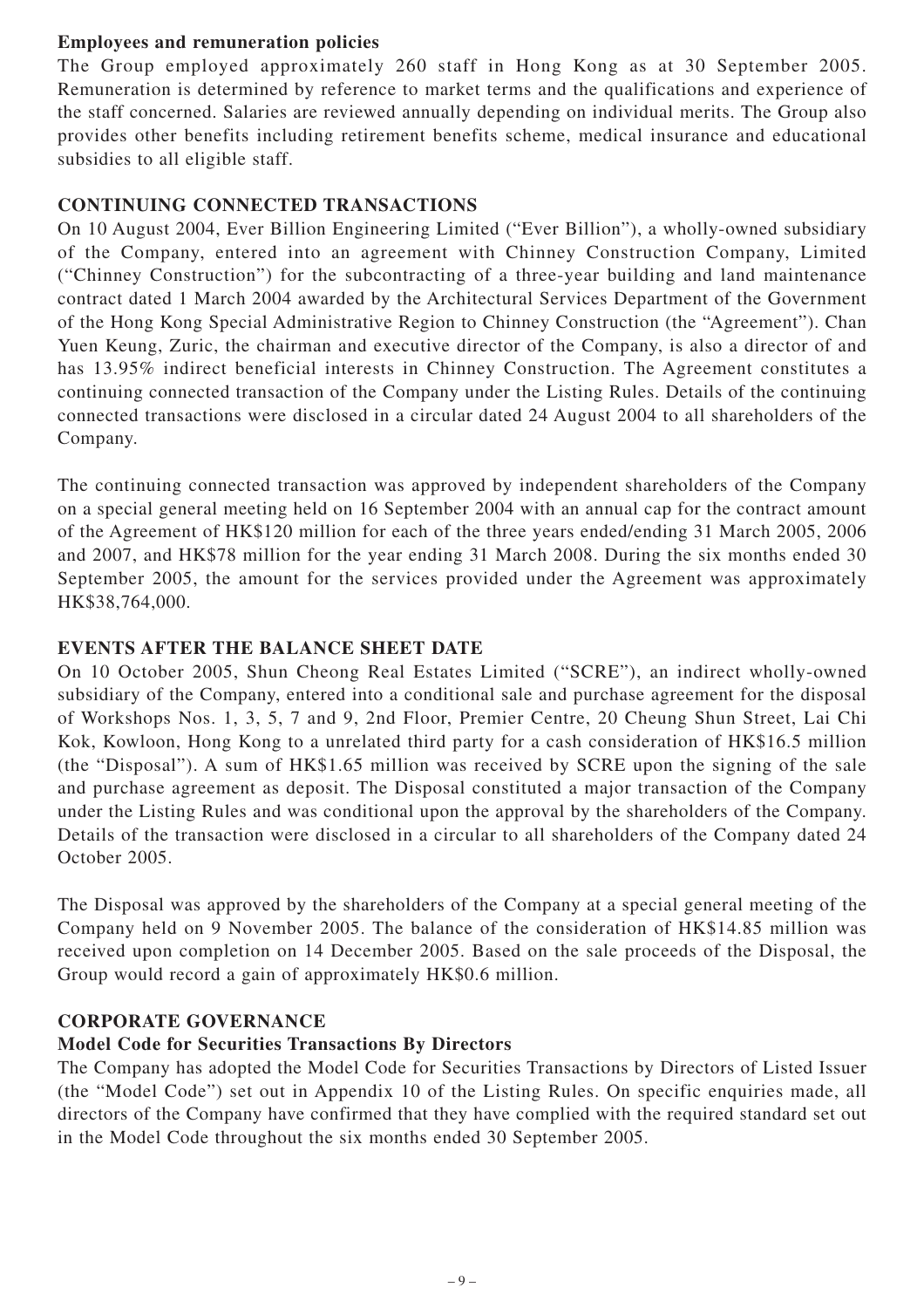# **Compliance with the Code on Corporate Governance Practices**

In the opinion of the directors, the Company has complied with the applicable code provisions of the Code on Corporate Governance Practices (the "CG Code"), as set out in Appendix 14 of the Listing Rules during the interim period, except that:

1. CG Code provision A.4.1 stipulates that non-executive directors should be appointed for a specific term and subject to re-election.

All the existing non-executive directors of the Company do not have a specific term of appointment but are subject to retirement by rotation and re-election at the annual general meeting in accordance with the Bye-laws of the Company. As such, the Board considers that sufficient measures have been taken to ensure that the Company's corporate governance practices are no less exacting than those in the CG Code.

2. CG Code provision A.4.2 stipulates that (a) all directors appointed to fill a casual vacancy should be subject to election by shareholders at the first general meeting after their appointment; and (b) every director, including those appointed for a specific term, should be subject to retirement by rotation at least once every three years.

According to the provisions of the Company's Bye-laws, at each annual general meeting onethird of the directors for the time being (or, if their number is not a multiple of three, the number nearest to one-third) shall retire from office by rotation provided that the Executive Chairman and/or the Managing Director of the Company shall not be subject to retirement by rotation or be taken into account in determining the number of directors to retire in each year.

The Board will ensure the retirement of each director, other than those hold office as Executive Chairman and/or Managing Director, by rotation at least once every three years in order to comply with the CG Code. The Board presently considered that the continuity of office of the Executive Chairman and the Managing Director provides the Group a strong and consistent leadership and is of great importance to the smooth operations of the Group.

3. CG Code provision A.5.4 stipulates that the Board should establish written guidelines on no less exacting terms than the Model Code for relevant employees in respect of their dealing in the securities of the issuer.

A Code for Securities Transactions for Relevant Employees which is on no less exacting terms than the Model Code has been adopted by the Board on 21 December 2005.

#### **Audit Committee**

The Audit Committee of the Company comprises three independent non-executive directors, namely Yu Hon To, David (Chairman), Chan Chok Ki and Ho Hin Kwan, Edmund. Regular meetings have been held by the Audit Committee of the Company since establishment and it meets at least twice each year to review and supervise the Group's financial reporting process and internal control. The Company's interim results for the six months ended 30 September 2005 has not been audited, but has been reviewed by the Audit Committee.

#### **REMUNERATION COMMITTEE**

The Company has established the Remuneration Committee which comprises three members, namely Ho Hin Kwan, Edmund (Chairman) and Chan Chok Ki, who are independent non-executive directors, and Yu Sek Kee, Stephen, who is an executive director.